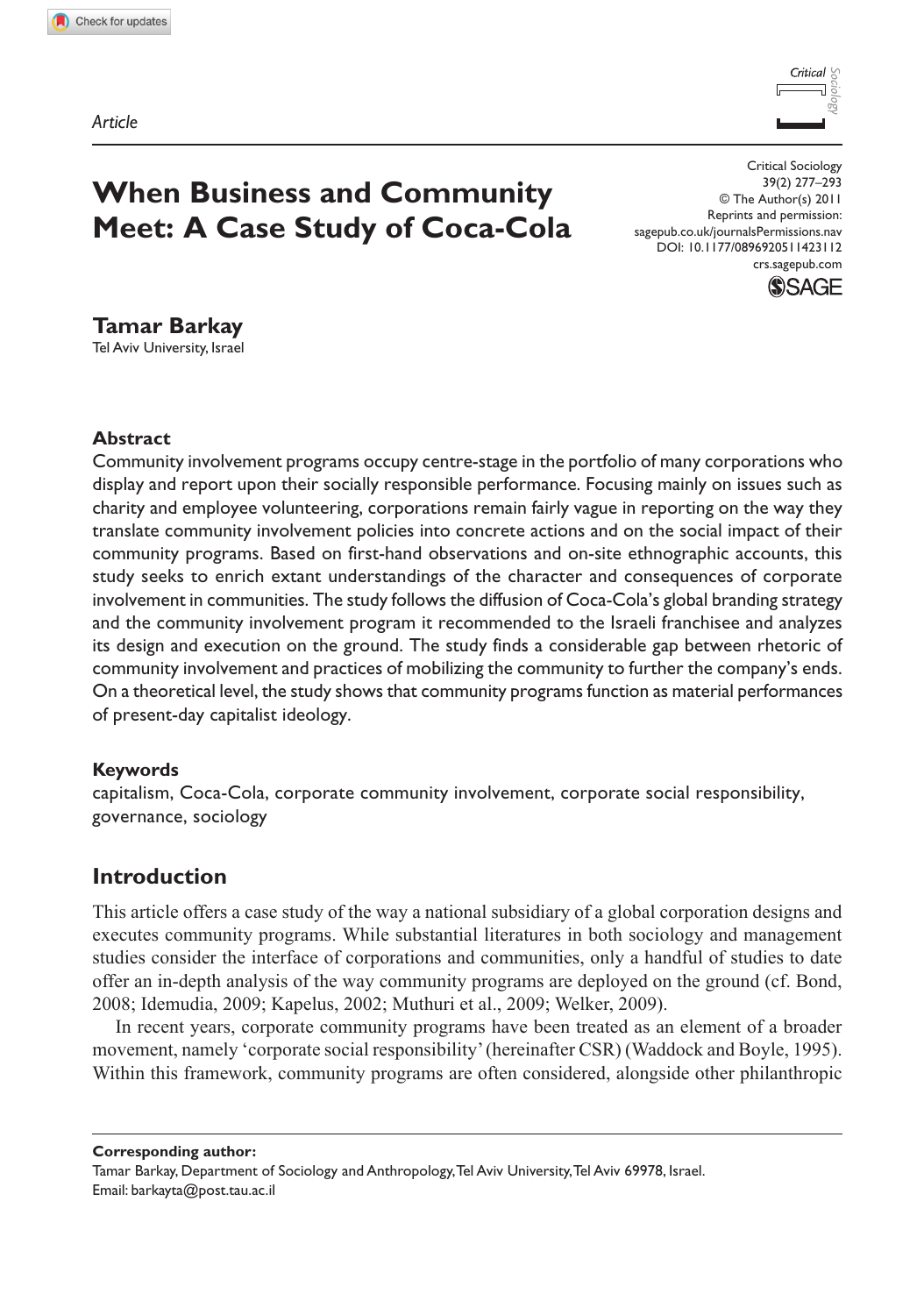endeavours, as the softer side of CSR (the hard-core consisting of self-regulation in the form of codes of conduct and management programs) (Husted, 2003).

At the same time, the evolving literature on CSR is premised on the view (critical or otherwise) that the key factor in assessing current corporate behaviour relates to its effect upon relevant stakeholders (Jamali, 2008). In fact, a stakeholder approach underlies the very normative turn that steered scholarship away from the legal-managerial analysis of corporations in terms of shareholders' interests towards a consideration of employees, suppliers, and relevant communities (Jonker and Foster, 2002). Looked at with this conceptual framework in mind, the way corporations identify, target, and act upon what they consider to be relevant communities remains a fundamental issue: a focus on community programs may yield important insights concerning not only the impact of corporations on 'real people' but also the very means by which present-day capitalism actively participates in and shapes the nature of local governance (Matten et al., 2003).

However, empirical knowledge about the impacts of corporate involvement on communities and the way corporations translate their policies into concrete actions is still rather limited. While corporate involvement in communities often relies on the emancipatory rhetoric of community empowerment, giving back to the community, and fulfilling community needs, some critical accounts point at a considerable gap between publicly declared corporate policies and actual performance (Banerjee, 2008; Hamann and Kapelus, 2004; Shamir, 2004, 2005; see also Christian Aid, 2004).

One study of corporate reporting on community involvement found that corporations mainly report on issues such as charity and employee volunteering (Global Reporting Initiative et al., 2008).<sup>1</sup> The study also found that such social reports focused only on the more readily available measurable indicators of community performance (e.g. the number of employees that participated in community programs and the number of volunteering hours allocated to projects) and avoided substantive evaluations of the actual impacts of projects. Referring to corporate reporting on these issues as vague, this study and others conclude that corporations tend to count inputs rather than assess outcomes (also see Veleva, 2010).

Accordingly – and in order to somewhat fill the gap concerning our knowledge of the way community programs are designed and deployed on the ground – this study analyzes the 'community involvement program' of the Israeli franchise of the Coca-Cola Company.2 Specifically, it analyzes the corporation's worldwide Active and Healthy Lifestyle (AHL) branding strategy whose core output has been to encourage a variety of community involvement projects. The study traces the diffusion of this strategy to the local Israeli franchise and the subsequent execution of the project at various locations. The findings, detailed in the following sub-sections of the article, show that communities are subjected to two forces: the firm's drive to enhance sales by means of sophisticated branding strategies and the firm's response to public demands for greater stakeholder-oriented social responsibility. The outcome consists of community programs that have become captives of the imperative to combine 'value' with 'values': corporate practices that harness employees, local governments, and communities to the cause of enhanced profits. In other words, the emergent thesis of this article is that community programs function as material performances of present-day capitalist ideology.

#### **Theoretical Framework**

The broad theoretical framework of this article builds upon critical sociological analyses that show the remarkable capacity of corporations to resolve reputational crises and to adjust to new public demands without compromising their drive for profits (Shamir, 2008; Sklair, 1997; Strange, 1996). A key theoretical guideline is provided by the analysis of Boltanski and Chiapello, according to which 'it is probably capitalism's amazing ability to survive by endogenising some of the criticisms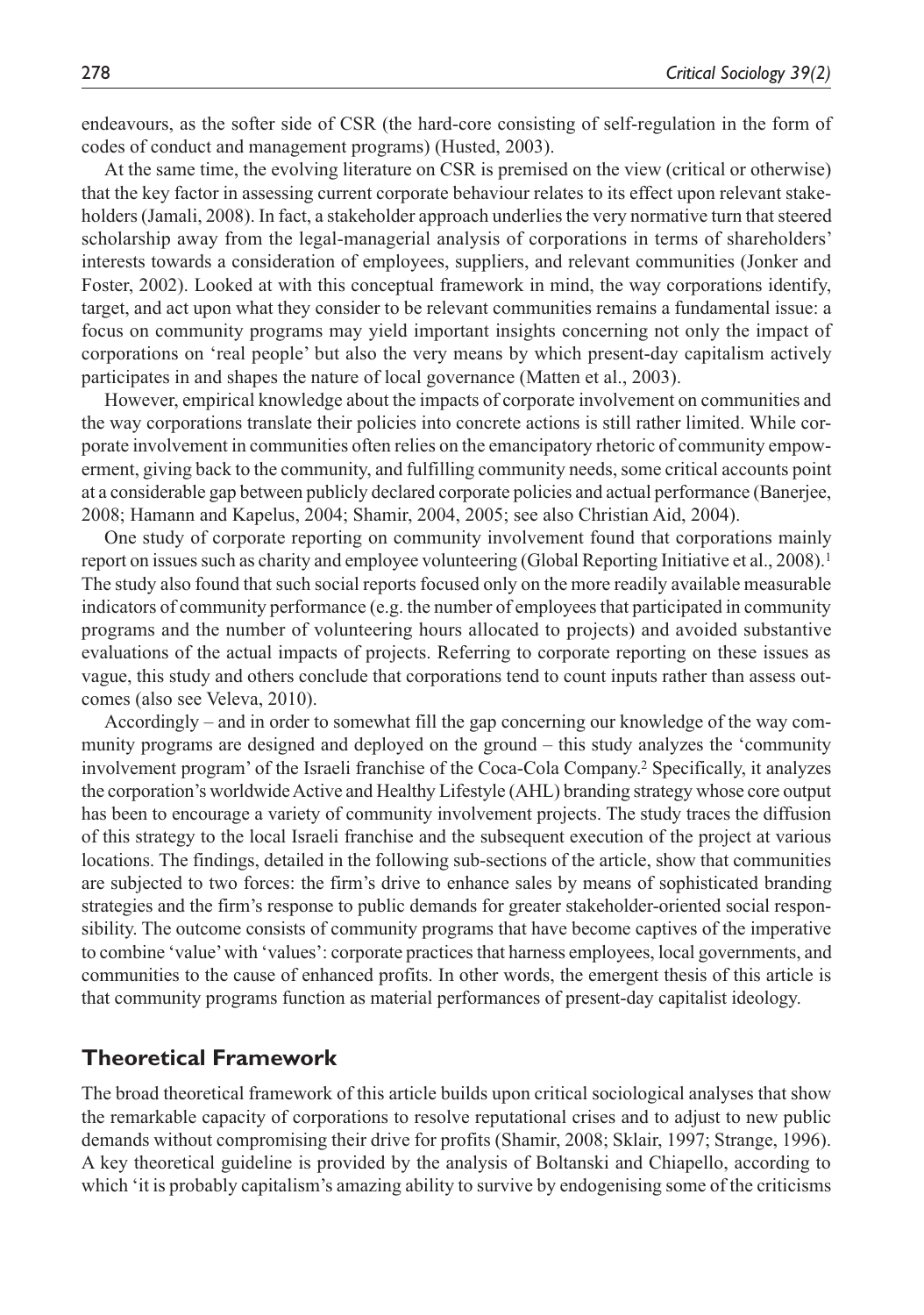it faces that has helped in recent times to disarm the forces of anticapitalism, giving way to a triumphant version of capitalism' (2005: 163). Grounded in a tradition of study that focuses on processes of capitalist reproduction yet without reducing them to simple mechanical moves, the theoretical framework of this article directs our sociological gaze to real changes in corporate behaviour, albeit such that successfully retain their level of profitability.

In the present study, this overall theoretical approach is applied to the consideration of the trajectory and impact of some concrete corporate community-involvement programs. Relations between corporations and communities are as old as capitalism itself. Typically framed as 'community involvement' or 'community relations', corporations had been experimenting with the creation of company towns and charitable displays of good corporate citizenship as early as the late 19th century (Jacoby, 1997; Seitanidi and Ryan, 2007). Traditionally, corporate community involvement was perceived as part of the charitable role that firms have voluntarily undertaken within the communities in which they operated as an add-on to their core business activities (Carroll, 1979; Crane et al., 2008).

This early history notwithstanding, the significance and merit of corporate community programs assumed new meaning in the 1990s, with the (re)-ascendance of the notion of 'corporate social responsibility' as an overall conceptual umbrella for normatively assessing the impact of corporations on society (DeWinter, 2001; Winston, 2002). Accordingly, some scholars have begun to evaluate community involvement as early forms of corporate social responsibility (Muthuri et al., 2009) and to consider the extent to which the design and framing of corporate community involvement have undergone changes in recent years (Muthuri, 2007; Seitanidi and Ryan, 2007). For example, Chapple and Moon (2005) have noted that community programs often serve corporations as a major venue for implementing and displaying their social responsibilities, and Moon and Muthuri (in Charities Aid Foundation, 2006) have noted how community programs have been conveniently tied up with charitable corporate contributions and employee-volunteering initiatives.

Nevertheless, the place of community programs in this overall matrix has been somewhat pushed to the side in light of the theoretical focus on two broader aspects of CSR: first, the transformation of CSR from an activist agenda of public shaming to a business-led set of programs that are based on 'the business-case for social responsibility' (Carroll and Shabana, 2010); and second, the transformation of CSR from being a political signal for curbing corporate hegemony by means of formal national and transnational regulation into a field of private and self-regulation (Utting, 2005). In both cases, recent years have also witnessed the emergence of critical sociological scholarship which points out the link between said transformations and market-oriented neo-liberal policies in general (e.g. Bartley, 2007; Vogel, 2008; and especially Shamir, 2004, 2010).

As we shall shortly see, both directions of inquiry concerning the nature and trajectory of CSR have significant bearing for making sense of the way Coca-Cola designs and implements community programs. However the empirical analysis below warrants a short elaboration on each of the abovementioned theoretical features of CSR.

#### *CSR as Business*

As previously mentioned, quite a few scholars – positively responding to and affirming the overall 'capitalist reproduction' framework with which I began – have noted that CSR crossed a crucial threshold of normative embeddedness once it moved from the realm of altruistic values to the economic sphere of utility and risk (Power, 2004). Nurtured, articulated, and globally diffused by business management academics and consultants, the new approach to CSR stipulates that the pursuit and adoption of socially responsible practices are not simply the morally right thing to do but also a profitable business strategy (Chapple and Moon, 2005; Margolis and Walsh, 2001; Rochlin and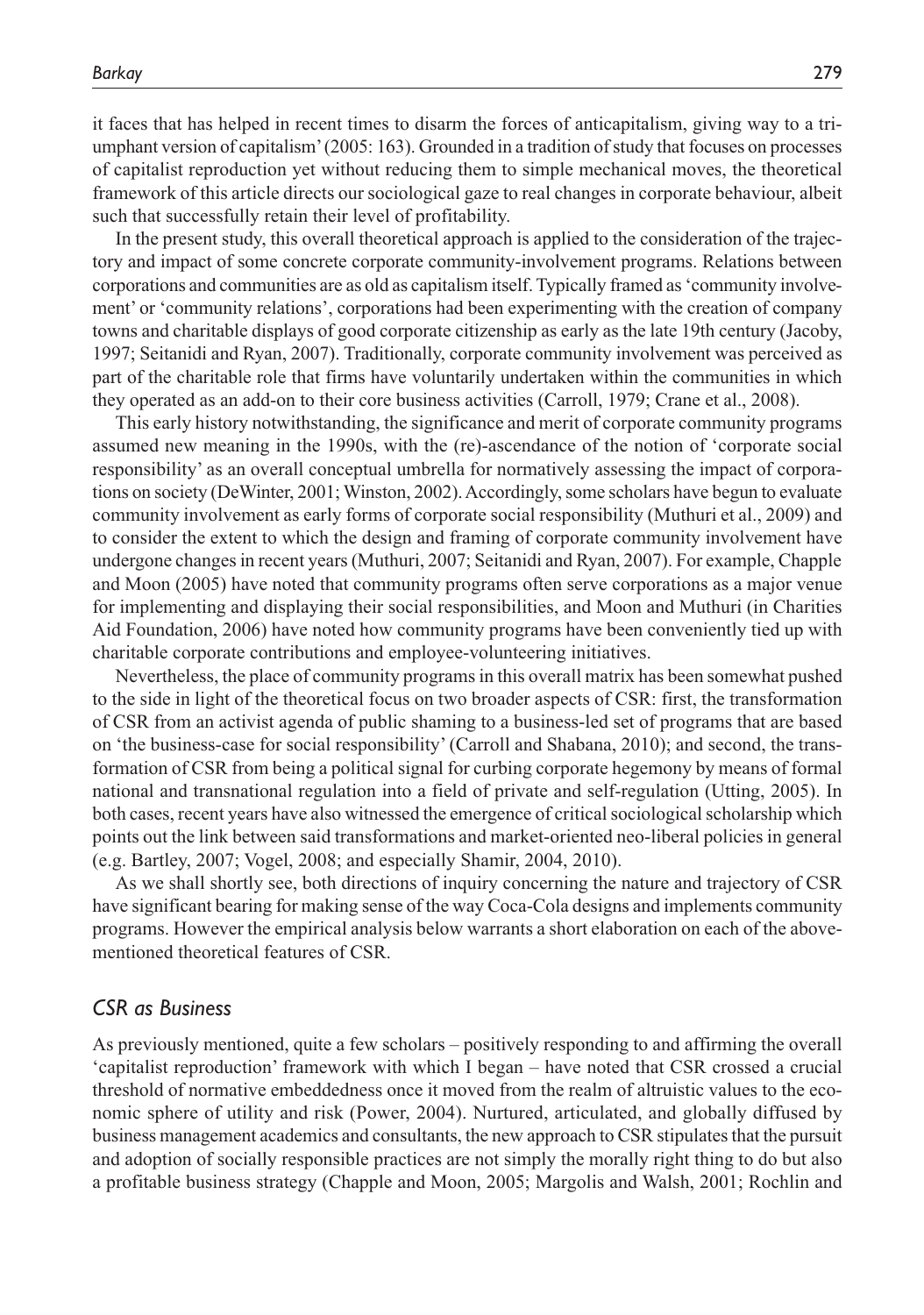Christoffer, 2000; Vogel, 2005). Thus, in spite of the continuing vibrant academic debate on the relationship between CSR and profits and of the uncertainty of empirical evidence (Margolis and Walsh, 2003; Perrini, 2006; Salzman et al., 2005), the business-case approach has become a pervasive belief among practitioners, consultants, MBA programs, and business executives.

At first, the business-case approach tended to emphasize the potential commercial value of a good reputation, investors' confidence, and the loyalty of employees which may be enhanced by sound social and environmental corporate practices (Schnietz and Epstein, 2005). At a more advanced level of sophistication, CSR has been bundled up with other corporate risk-management strategies, premised on the notion that social responsibility may serve as an effective mechanism for avoiding costly public relations scandals, legal claims, and other catastrophes which may result in sliding share value (Godfrey et al., 2009; Kytle and Ruggie, 2005; Shamir, 2010).

For present purposes, it is noteworthy that at least some scholars have critically commented upon the implications involved in the transformation of CSR into a full-blown 'business-case'. In particular, some attention has been given to the increasing tendency of corporations to shape socially responsible practices in ways that prioritize shareholders (and other immediate commercial concerns) as the ultimate 'stakeholders' of the firm, thereby at least potentially compromising the original underlying logic of CSR (Crane and Livesey, 2003; Seitanidi and Ryan, 2007). Directly relevant to the case below is the terminology that corporations and relevant consultancies have recently adopted, invoking terms such as 'sustainable community development', 'corporate community impact', and 'community investment' when designing community programs (Campbell, 2007; Fombrun et al., 2000; Muthuri, 2007; Tsang et al., 2009).

#### *CSR as New Governance*

Another prominent scholarly view of CSR had tied it to the academic literature about 'new governance': the notion that present-day assemblages of political authority are premised on the increased participation of non-state actors in shaping public policy, on private–public dialogue, partnerships, and collaboration and, more broadly, on novel forms of regulation (Bingham et al., 2005; Lobel, 2004). The majority of new governance scholarship regards new governance as an effective political framework for bridging socioeconomic cleavages and for potentially allowing a greater degree of democratic participation (e.g. Braithwaite, 2008; Pierre, 2000; Scharpf, 1997). Furthermore, quite a few scholars noted that as the underlying logic of 'new governance' schemes rests on a marketlike model of authority, public policy is best shaped and pursued by means of diverse and even competitive sources of authority such as local government, non-profit organizations, and commercial enterprises (Cutler et al., 1999). In turn, government itself assumes the form of a commercial enterprise, expected to achieve financial viability, to generate funds for public expenditures, and to enter into sustainable partnerships with other sources of authority (Lemke, 2001). New Governance is therefore also marked by the proliferation of regulatory instruments above and beyond legal directives such as private regulation, codes of conducts, and best practices principles (Vogel, 2008).

Grounded in a critical perspective on governance, this article considers the proliferation of practical and discursive forms of governing in recent decades within the context of the perceived triumph of the neoliberal project and the transformative capacities of capitalism (Jessop, 1998; Lipschutz and Rowe, 2005; Mouffe, 2005; Shamir, 2008, 2010; Swyngedouw, 2005). Accordingly, the increased participation of non-state actors in shaping policies and in the provision of social goods is understood in terms of processes of economization and marketization of authority. This understanding allows the exploration of ways in which frameworks of governance obscure the asymmetry of power relations prevailing between social groups and networks.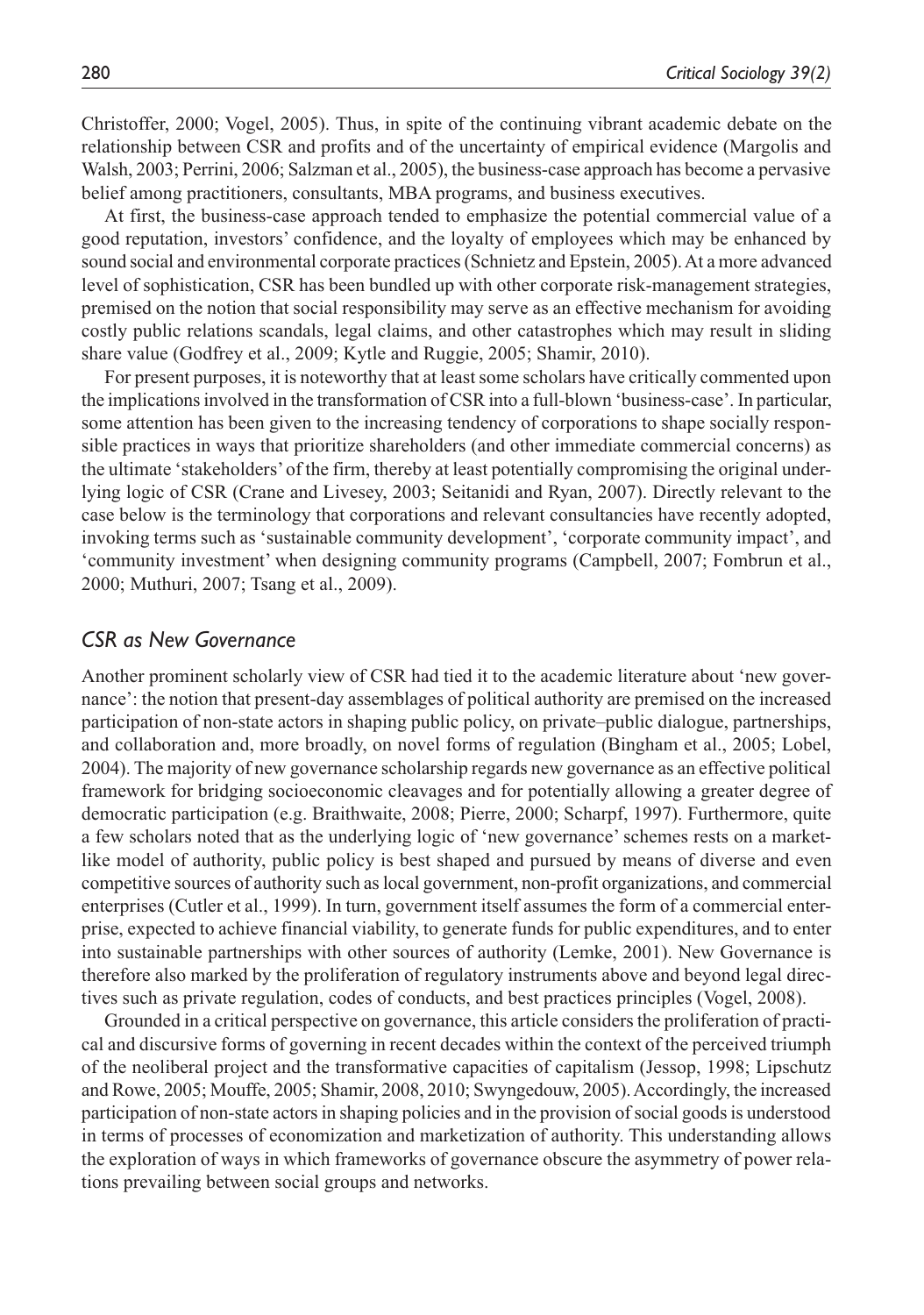As mentioned above, some scholarly observers have noted that present-day practices which are framed as displays of corporate social responsibility (e.g. emphasis on voluntarism, partnerships with local government, assuming governmental-like functions in targeting or addressing the needs of communities) are premised on the scheme of new governance (Lipschutz and Rowe, 2005; Matten and Crane, 2005; Parker, 2002; Scherer and Palazzo, 2011). Such observations may have significant bearing on the analysis of corporate community programs. In light of the literature, we should expect that the design and execution of community programs would involve relations with other sources of local authority, would be explicitly based on issues of cost and utility, and would emphasize voluntary and non-coercive means for achieving social goals.

This study shows how the two trajectories of CSR described above converge in the design and implementation of community involvement programs, and provides us with a sound theoretical framework for understanding their meaning and long-term implications.

#### **Methodology and Design**

The study is based on two years of participant observations, in-depth interviews, and the compilation and analyses of textual intra- and inter-organizational materials (for details on data sources see Tables 1–3 in the appendix). Twenty-eight on-site observations included full-day trips to locations where the company deployed its programs, participation in managerial meetings at company headquarters and regional offices, and observations at events and informal gatherings organized by the company. These observations included numerous on-site informal talks with mid- and high-level executives, town officials, and local residents.

Interviews with corporate executives included a series of meetings with the company's CEO, executives of the marketing and sales department, the human-resources department, and the chief technology officer. In-depth interviews were also held with blue-collar employees such as drivers, service technicians, and company-union leaders. All in all, apart from numerous anecdotal exchanges and observations, the findings below are based on 29 in-depth interviews. Interviews were divided between a close-session set of preconceived questions (average 70 minutes) and open-ended conversations on a variety of related topics, both conceptual and practical. By and large, interviewees and informants consisted of three groups: high and mid-level executives of Coca-Cola, mid- and low-ranked employees of Coca-Cola, and officials and residents of towns where Coca-Cola deployed its program.

A primary informant in the research had been the company's Community Relations Coordinator with whom exchanges, joint field-trips, and formal interviews were conducted on a regular basis. These included interviews held while joining her on various field missions and 11 formal recorded interviews at company offices.

Additional primary data was gathered from a variety of textual materials published or distributed by Coca-Cola for internal and external purposes. These included emails, printed correspondence, PowerPoint presentations, management circulars, workflows, press releases, and the official web pages of both Coca-Cola Israel and the Global Coca-Cola Company.

Finally, a note on access to the field is in order. The initial request to conduct close observations at Coca-Cola was met with reluctance. Mid-level executives doubted the value of the study or otherwise expressed discomfort at speaking without authorization. In a last effort of persuasion, I scheduled a meeting with the CEO. In this meeting, invoking the idea that transparency was part of the social responsibilities of the company, and finding common ground around the notion that community programs were important to the company, consent was granted. With high-level permission, later encounters were, by and large, open and forthcoming. All in all, Coca-Cola allowed me fair and open access to the meetings and events which are reported upon in this study.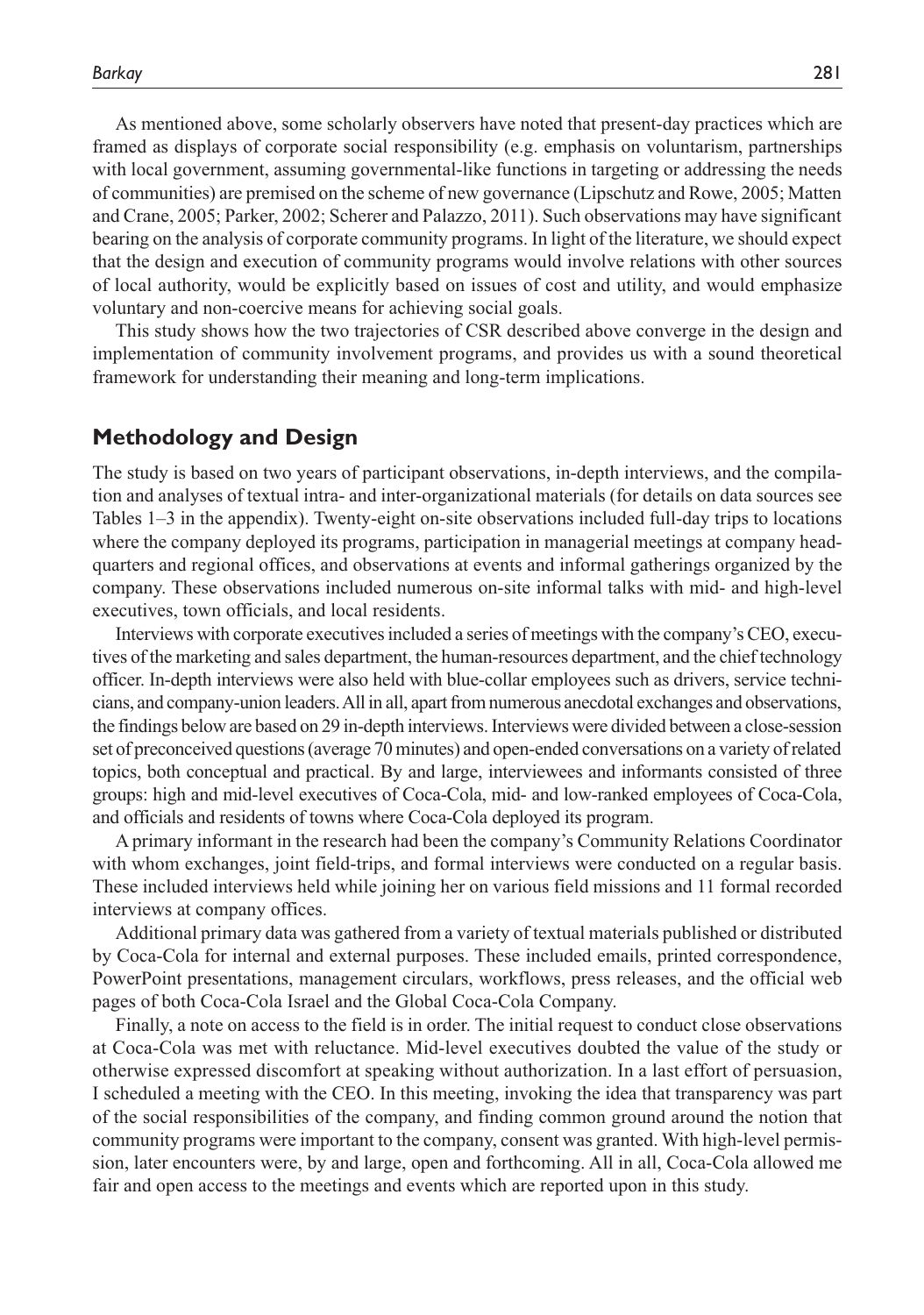The findings below are divided into three sub-sections. In the first section I show how corporate authority is deployed so as to define community needs in ways that fit organizational strategic considerations. In the second section I move to show how the corporation assumes a governing role, negotiating its community programs with local governments. In the third section I discuss how the overall result amounts to a material and ideological colonization of the community. I end with some theoretical conclusions and suggestions for future research.

#### **Whose Needs? CSR between Value and Values**

In 2004 the community programs of Coca-Cola Israel changed focus and direction in response to directives from Coca-Cola's world headquarters in Atlanta. Overseas, the marketing department of Coca-Cola developed a comprehensive strategic plan whose purpose was to address a global sales crisis. At the root of this crisis, at least according to prevailing beliefs at Coca-Cola, lay growing public awareness of soft-drinks-related health and nutritional harms and the increasing prevalence of obesity to which sugar-sweet soft drinks contributed (Herrick, 2009). In response Coca-Cola designed a 'sustainability scheme' which was aimed at improving its image as a brand committed to promoting solutions to the worldwide health-related negative side-effects of 'modern lifestyles' (Coca-Cola, 2011).

The newly designed strategic plan had come to be known as the Active and Healthy Lifestyle (AHL). It consisted of several elements: enhancement of Coca-Cola's line of products to a wider selection of diet beverages, juices, energy drinks, and water; a new policy of transparency concerning nutritional information on product labels; and a massive launch of community involvement projects that would directly and visibly promote nutritional education and physical activity.

The AHL program sought to unite two organizational goals under the same roof: developing community programs which would enhance the nutritional value of the brand and thereby also display the investment of the firm in socially responsible practices. Thus, from the outset CSR was perceived by the firm as bearing a commercial value and therefore as a suitable platform for advancing marketing issues such as re-branding, reputation, consumer trust, and investors' confidence. In this regard, the newly envisioned community programs have signaled a transition from 'old philanthropy' to 'strategic community engagement' (Austin, 2000).

This spirit of fusing social responsibility with marketing and branding concerns directly affected the newly shaped community involvement programs of Coca-Cola in Israel. The Atlanta headquarters planned AHL as a global strategy and provided guidelines for the implementation of the AHL plan to national and regional bottling companies across the world. These guidelines were explicit on the absolute need to deploy the AHL plan through the active nourishment of relations between the company and local communities (interview with strategy and Research Manager). However it was left to the local branches to decide upon concrete details and to identify the most appropriate ways to achieve the stated goals (interview with Marketing Director). In Israel, these directives led to a further conceptual link, not only between marketing and social responsibility but also between suitably adapted community programs and the employee volunteering programs of the firm. A new hybrid was born, carrying the somewhat complex title of 'Employee Involvement Project for an Active Lifestyle for Social Change'.

Until the arrival of the AHL plan and the revisions that it ushered in, Coca-Cola Israel supported a community project which ran under the title of 'A Child's Smile'. The program consisted of regular financial contributions to children of battered women in 14 refuges across Israel. All these refuges were entitled to public funding yet depended heavily on the support of community centers, nonprofit organizations, philanthropists, and commercial firms (Yanay, 2005). In addition to its financial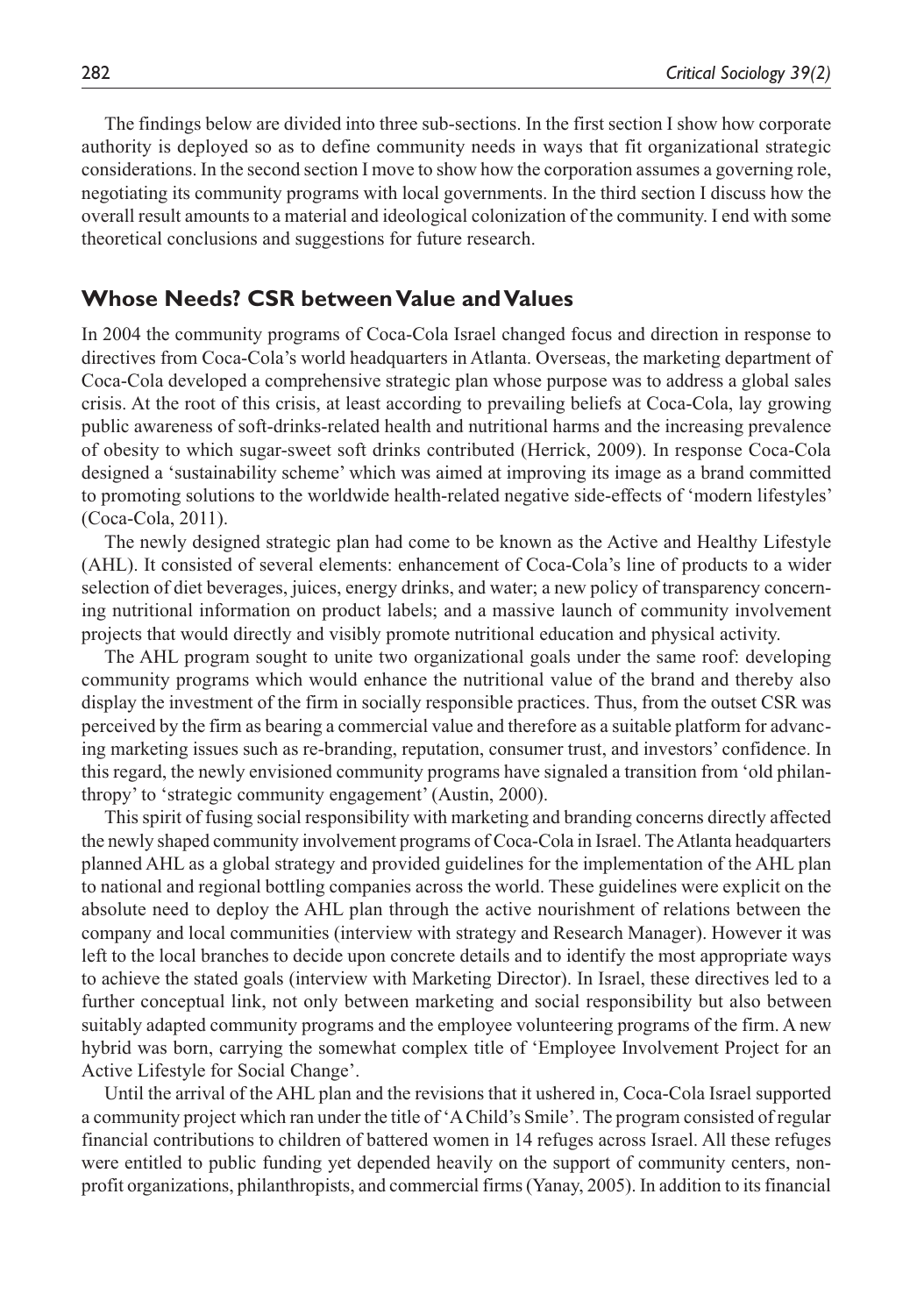contributions to the refuges, the firm also secured a budget for charitable contributions on a sporadic basis. Expected to implement the AHL plan, the firm incrementally reduced its investments in its previous programs and embarked on an overall reform of its community-oriented policies.

A preliminary organizational move had been to create a new mid-level executive position of 'Community Relations Coordinator'. The mandate of the Community Relations Coordinator (hereinafter CRC), directly conveyed to her upon recruitment, was to integrate the business interests of Coca-Cola with its community-related programs and, moreover, to base such programs on schemes for employee volunteering (interviews with Marketing Manager and CRC). The CRC perceived her role in terms of a business approach to CSR: designing a new 'community package' that would reflect a serious business-like approach to socially responsible programs in general and to the 'active lifestyle' plan in particular (interview with CRC).

However, the CRC soon realized that the company had neither a guiding policy concerning charity giving nor a record-keeping mechanism that would have allowed it to report and publicize its social contributions. Concretely, the new guidelines which came from Atlanta required firm links between the 'community package' and the AHL strategy. The CRC therefore concluded that the 'Child's Smile' program was ill-fitted for the task: it lacked a direct association with an active life style and it could not be publicly displayed for marketing purposes (interview with CRC). Moreover, the 'Child's Smile' program lacked the vital element of employee volunteering of which the new coordinator was in charge. A new community program had to be developed, one which would abide by the new guidelines and spirit.

Yet the CRC was not the only executive in charge of the new plans. A broader team had been assembled, consisting of representatives from the firm's Human Resources, Marketing, and Sales departments, to be coordinated and advised by the CRC (interview with VP Human Resources; conversation with VP Marketing; observation of planning team meeting). The idea was to bring together various organizational perspectives and to therefore realize, at the level of planning and design, the new understandings about the business value of community programs. Jointly, and after considering a number of options, the team ultimately came up with the 'Active Playgrounds' project.3 The idea was to identify suitable recreational public playgrounds which were in need of repair throughout the country and to deploy volunteering employees who would actively renovate the selected spaces.4

It is noteworthy that no effort had been made to perform any type of community need assessment prior to the decision to embark on the program. Similarly, none of the members of the planning team had ever raised the question of how to assess or measure the actual impact of the program on the recipient communities.<sup>5</sup> The unchallenged assumption that ran throughout the deliberations of the planning team had been that the envisioned future availability of renovated playgrounds would not only be a useful display of an active lifestyle (i.e. physical work) by the employees but would also necessarily facilitate an active lifestyle (i.e. positive social change) for the community.

Having decided upon the needs of the community, the team moved to consider the corresponding needs of the company. The 'business model' of the renovation project assumed the budgetary constraints of Coca-Cola as a prime factor. The task was therefore to successfully link the Active Playgrounds project to employee volunteering rather than to monetary contributions. However, the problematic interface between community needs and company needs resurfaced during preparatory meetings between the representatives of Coca-Cola, local officials, and community activists.

Such meetings often began with a joint tour of the relevant locality in order to identify suitable playgrounds. From the point of view of the firm's executives, such scouting tours were vital in order to choose the playgrounds that 'best fit our needs', namely playgrounds that may be renovated by employees over a short period of time without exceeding the limited budget (interview with CRC).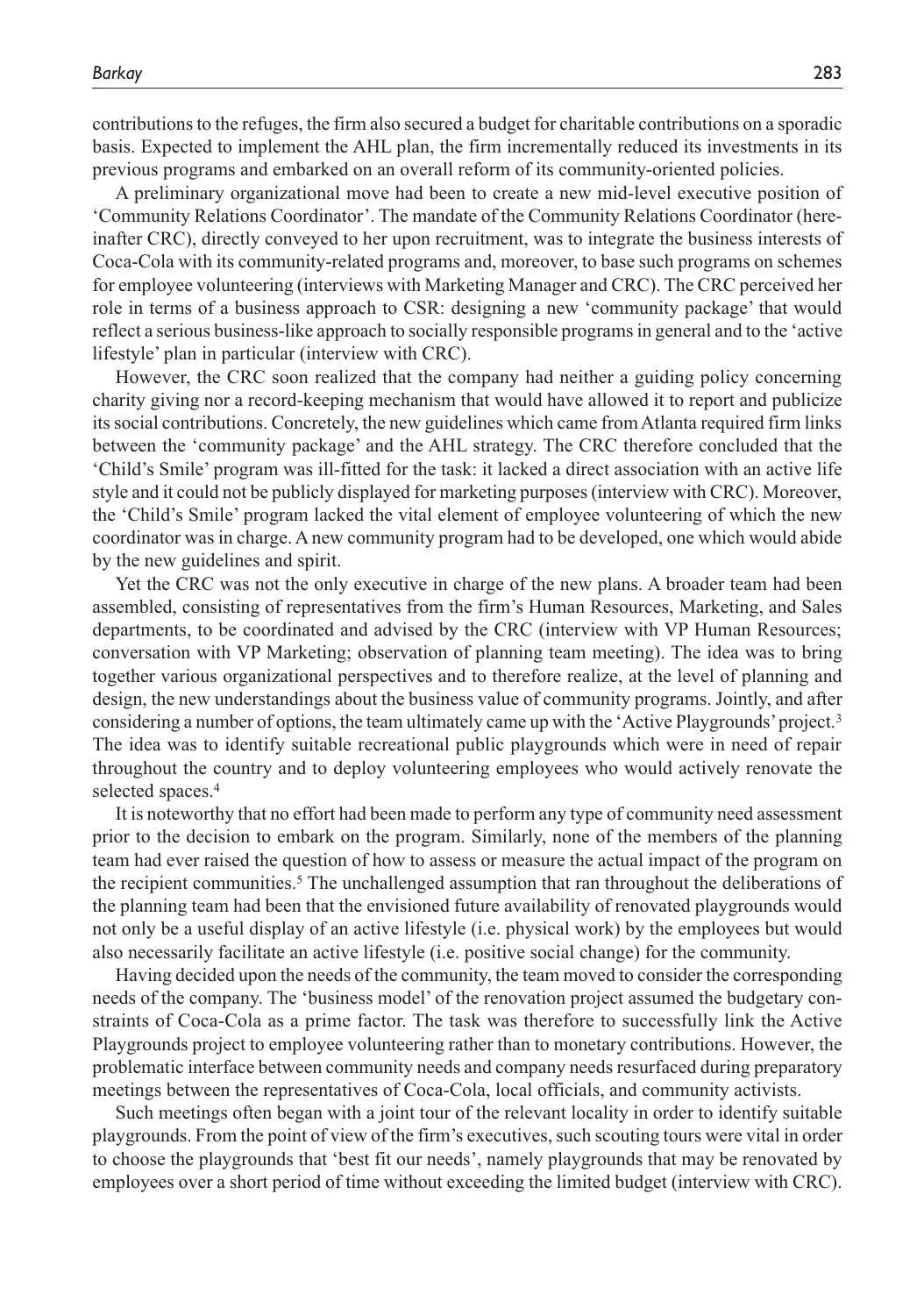The meetings between the representatives of Coca-Cola and town officials in various places thus typically led to a process of commercial-like 'negotiations' over competing needs.

In one such meeting, a senior town official explained that his office identified two nursery playgrounds in need of renovation. These playgrounds did not seem suitable to the representatives of Coca-Cola because they lacked the needed visibility which had been essential to the project. They explained that they were looking for poorly maintained playgrounds which were open to the public at large, preferably in poor neighborhoods.6 A Coca-Cola representative also clarified that they needed to find playgrounds which only required gardening and painting jobs that could be traded for employee working hours, rather than playgrounds that required major construction work or considerable investment in new equipment.

The parties then proceeded to tour the town and to visit the two playgrounds which had been suggested by the town official. While driving, the representatives of Coca-Cola identified a playground that seemed suitable to their needs. In spite of the objection of the town's official, the Coca-Cola people insisted on renovating the playground of their choosing. Pressing the issue with the mayor, the latter consented to their plan without attaching any further conditions (observation of a visit to a small town in the north of the country by the planning team).

In another instance, the mayor of a selected town asked a community activist to escort the representatives of Coca-Cola in their search for a suitable playground. The question of whose needs the playground best served quickly emerged. The activist took the Coca-Cola people to a badly neglected playground and outlined his own future vision of the place. A representative of Coca-Cola observed that the playground seemed in need of an investment that exceeded the company's budget. This observation prompted the community activist to ask who was going to make the decision upon a suitable playground: 'Are we going to decide together or is it a matter for your people alone?' The reply was that he should propose as many options as possible so as to allow Coca-Cola to reach the best decision 'both for you and for us' (observation at a small town at the centre of the country).

A single exception to this general lack of consideration for actual community needs occurred at a place where the municipality had neither the financial resources nor the organizational capacity to assume a partnership with Coca-Cola for the purpose of renovation. Instead Coca-Cola joined forces with a residents' volunteering organization that had already been involved in addressing community needs without the assistance of local government. In this case it was the community organization that chose a playground prior to Coca-Cola's arrival on the scene, mobilized residents to donate funds and to purchase equipment, and involved residents in active work on site. Unlike the situation elsewhere, here Coca-Cola was merely welcome to join the process, committing itself to some financial assistance and its standard contribution of employee working hours. While the division of labor and resources between the parties was eventually similar to that which had materialized in other places, this case seemed to more directly address the expectations of residents (community communication).

All in all, the findings indicate that Coca-Cola Israel, following the general guidelines of its global parent company, assumed the responsibility of defining the needs of the community: the need to lead an active lifestyle, realized through better availability of public playgrounds. This framing of community needs had then been activated through a business approach to social responsibility: assembling a variety of organizational logics and commercial interests in order to maximize reputational value through employee working hours. Thus the design of the Active Playground project reflects Coca-Cola's adoption of the widespread conviction that socially-responsible corporate behavior yields benefits such as reputation and consumer trust and is a valuable risk-management strategy. The end result, as we shall also see in some more detail below, seems to indicate that company 'needs' had been prioritized over community 'needs' (in themselves defined by the company) in the design of the community program.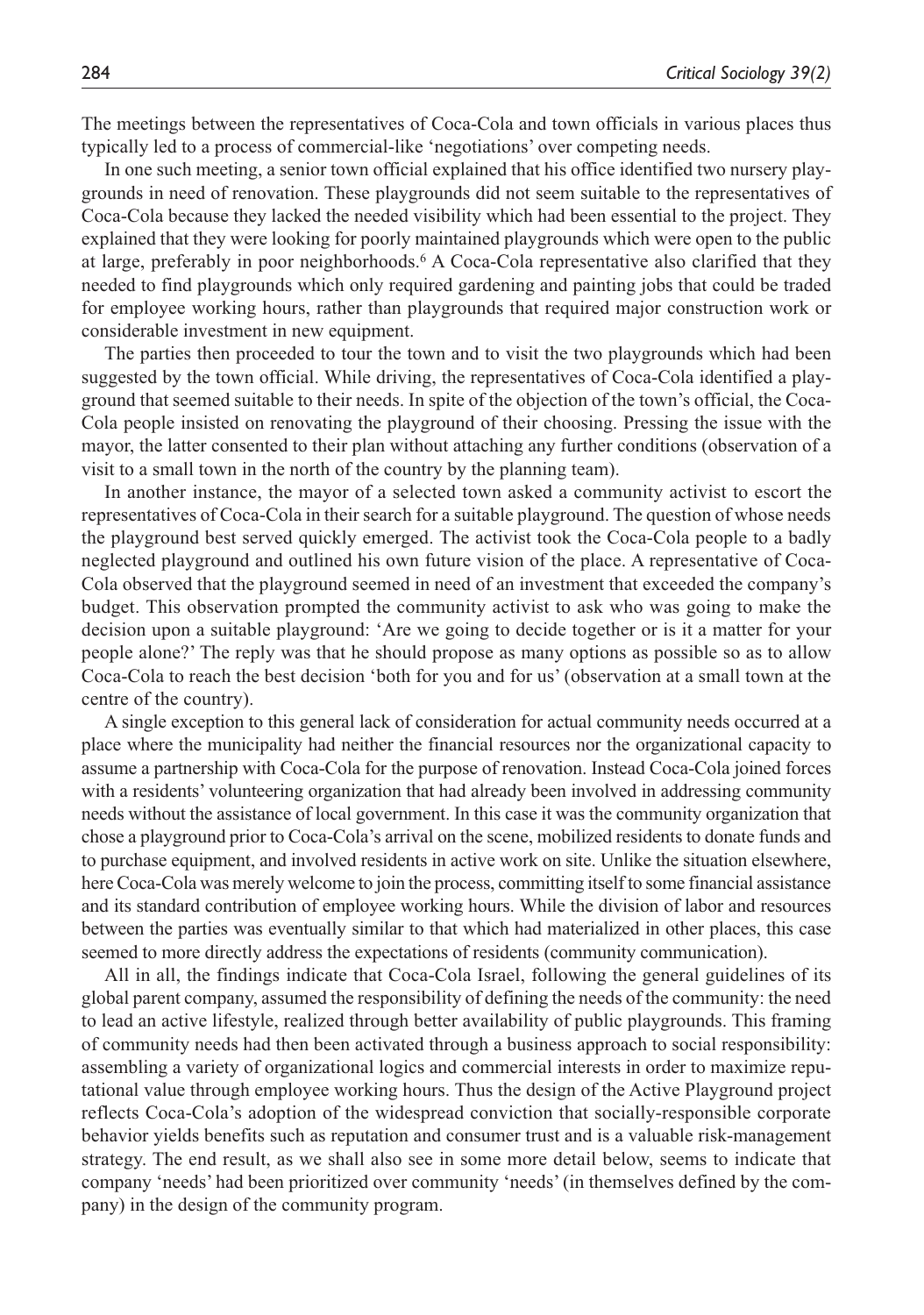#### **Community Programs and New Governance**

Negotiating 'community needs' and negotiating the division of tasks between the company and local government were inherently intertwined. Yet it is possible to make an analytical distinction between the two. The previous section of the article demonstrated the asymmetrical meeting of needs between company and community and the way it surfaced in the course of the dialogue between Coca-Cola and its community counterparts (in most cases, local government officials). This section focuses on negotiating the division of tasks between the two, guided by the view that Coca-Cola's Active Playground project is a modest example of what is accounted for in the literature as 'new governance': a configuration whereby state and non-state stakeholders share authority and divide social tasks between them through dialogue, learning, and cooperation (Bingham et al., 2005; Lobel, 2004). Specifically, it aims to show that the increasing dependence of local government on non-state support on the one hand and the emergent business model of CSR on the other hand shaped the contours and substance of the emergent community-oriented 'partnership'.

The Coca-Cola team were quick to realize that the full cooperation of local government was essential for the project to succeed. Both Coca-Cola and local government officials were acutely aware of the financial restructuring that trimmed municipal budgets and social services in the last two decades. In one instance, a local official explained that he did not have a budget for badly needed renovations at five different playgrounds around town: 'The financial resources of municipalities are extremely scarce these days,' he said. 'Each year I actually do less than I did the year before and this explains our need to lean on donations and support from external sources' (interview with a town official). On her part, the Community Relations Coordinator complained that recipients thought 'we are the Rothschild family' and expected the firm to perform as old philanthropists used to: donate money and keep out of the practice (interview with the CRC).

The representatives of Coca-Cola were thus adamant in conveying to town officials that the project was about active involvement: volunteered employee working-hours for the benefit of the community. Yet negotiations on this basis were not always fruitful. Some municipalities vied for monetary contributions alone and were not interested in the division of labor that Coca-Cola advocated. This had been the case in a city where Coca-Cola planned to renovate a playground which was located in an Arab neighbourhood (interview with the CRC). In another instance, the officials of the town lost interest in facilitating the community program once they learned about the limited size of the budget (conversation with the General Manager of a small town in the south-west of the country). The CRC of Coca-Cola later explained that this particular town had come under rocket attacks from the Gaza Strip. Consequently, she said, town officials were able to attract considerable monetary donations from a host of civic charities and foundations: 'the people of the municipality became euphoric', she complained, having obtained a quarter of a million US Dollars to build a community centre at the exact location where the planned playground renovation had been planned (interview with the CRC). Yet in at least one case, Coca-Cola encountered the opposite situation when a town's public services had been so dramatically outsourced that the municipality could not afford even basic support for the company's plans (interview with the CRC).

The division of labor between Coca-Cola and local government rested on the expectation that most work needed for renovation would be done beforehand either by municipality workers or, as was sometimes the case, by private sub-contractors. In two cases, local residents voluntarily worked at the playground for several weeks before corporate employees stepped in. This model of task sharing was needed because Coca-Cola's community involvement project was designed to last for two days only in each playground. The plan to which Coca-Cola remained faithful throughout the project was based on the allocation of two groups of workers with each working at the site for one full day.

In one case the official informed the Coca-Cola people that his workers had already completed all the preparations for the project: 'I have realized that if we didn't take care of all of this, you would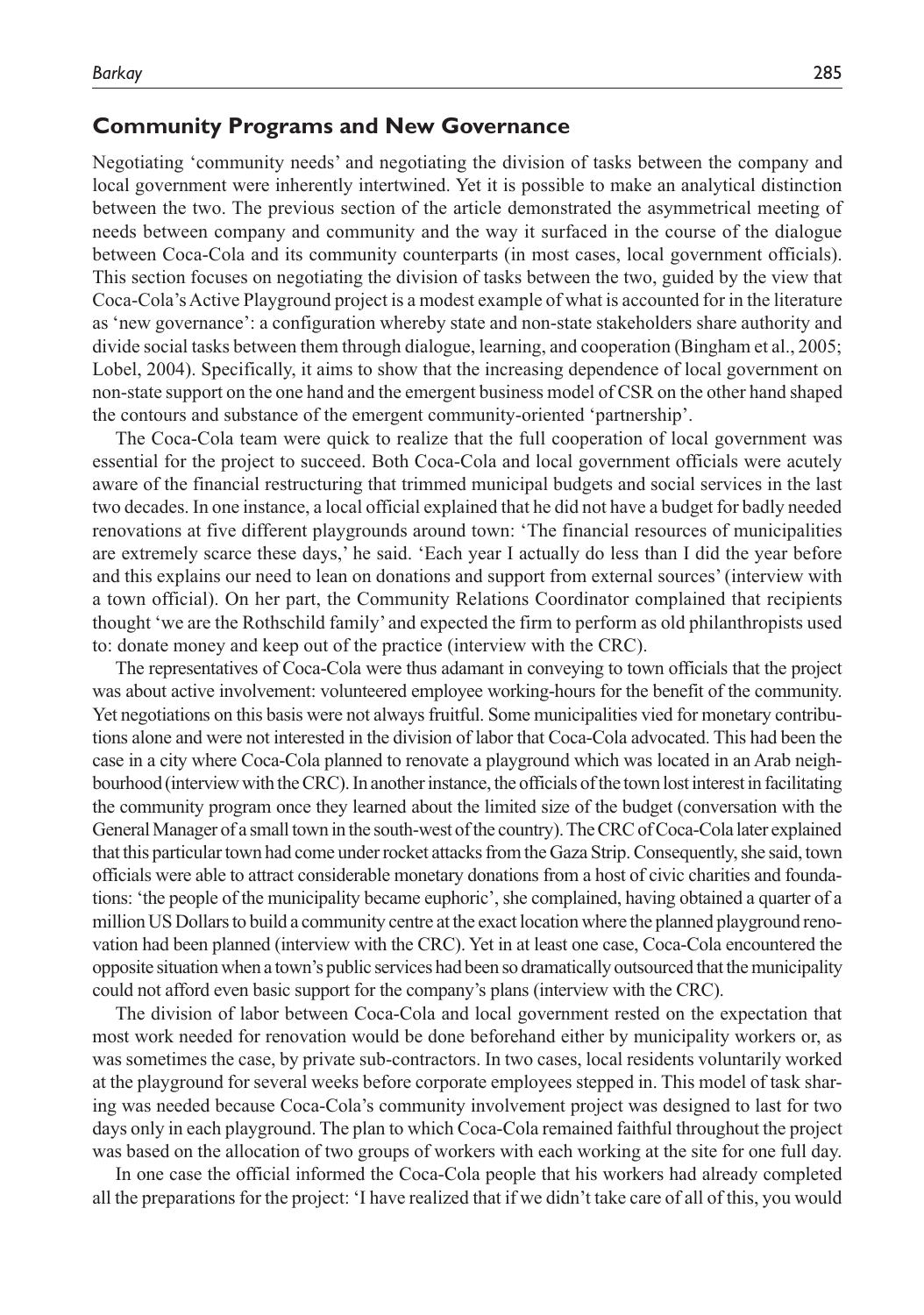find it very difficult to proceed with the project, for it has required a lot of work and it was quite costly' (observation at a small town in the north of the country). He then suggested that his own workers would complete the work on their own, freeing Coca-Cola to send only ten volunteers who would work at the site for one day alone. Fully understanding that the project did not require the full attendance of their employees, the planners from Coca-Cola nonetheless insisted on, and successfully negotiated, the active involvement of fifty employees who would volunteer their full working-day hours at the site. Thus the interest of the company in measuring community inputs as opposed to assessing outputs or outcomes prevailed. From the perspective of the business-case approach, this emphasis on inputs makes perfect sense as investors and consumers rely on readily-measured scores and indicators of CSR when seeking to assess firms' social performance (Tsang et al., 2009). Moreover, the emergent division of labor between the company and its constituents also shows – in line with critical scholarship (Shamir, 2008; see also Barkay, 2009) *–* that a neo-liberal ideology of voluntarism and responsibilization underlies schemes of new governance.

The tendency to define and shape tasks in terms that prioritized the business model of the company over the goals and imperatives of local government had also become apparent in disputes over the scope and type of playground renovation. In one episode, financial considerations led the Coca-Cola planners to suggest that rather than buying new playground equipment for the selected site 'we should renovate existing equipment which is located in another playground and then move it to the one we have chosen for the project' (interview with the CRC). On more than one occasion, town officials pointed out health and safety regulations which required the building of a fence around the playground. The Coca-Cola planners only grudgingly consented to such unexpected constraints and negotiated acceptable 'settlements': Coca-Cola covered the costs involved in paving a pathway while the municipality paid for the fence, or in another case, Coca-Cola financed the buying of plants and the municipality planted them in the form of a protective fence (observation at two small towns in the north and south of the country; interviews with the CRC and a town official).

In sum, some accounts of 'new governance' suggest that there is a strong belief among participants that public/private partnerships are effective in the implementation of socially responsible programs (King, 2007; Seitanidi and Crane, 2008; Van Huijstee and Glasbergen, 2010). Also closely related is the belief that employee involvement contributes to the success and positive impact of community programs. However, when they are assessed on the ground, there is evidence to suggest that the asymmetry between corporations and local governments, and the primacy of a business-case approach to social responsibility, may bias the design and character of community programs in ways that do not benefit local people and public authorities. In the next and final section, I show the accumulated effects of such biases in the actual sites of renovation.

#### **On the Ground: Corporate Invasion**

It was only after playgrounds had been well prepared that Coca-Cola's volunteering employees arrived for two days of final works. Employees joked that during these two days the playground was turned into a 'Coca-Cola Zone' (observation at a small town at the center of the country). On the first morning at one such site, 15 municipality workers were already there when the employees of Coca-Cola arrived. Having prepared most of the infrastructure in the preceding days, these workers were busy finalizing the stage for the volunteers. When the Coca-Cola volunteers arrived they were first preoccupied with putting up Coke branded parasols and hanging company flags all around the playground. This early bird activity was carried out under the imperative of 'painting the area with Coca-Cola's colors'. The volunteers were also provided with t-shirts, towels, and hats carrying the AHL slogan: 'Coca-Cola Active – there is sense in active living'.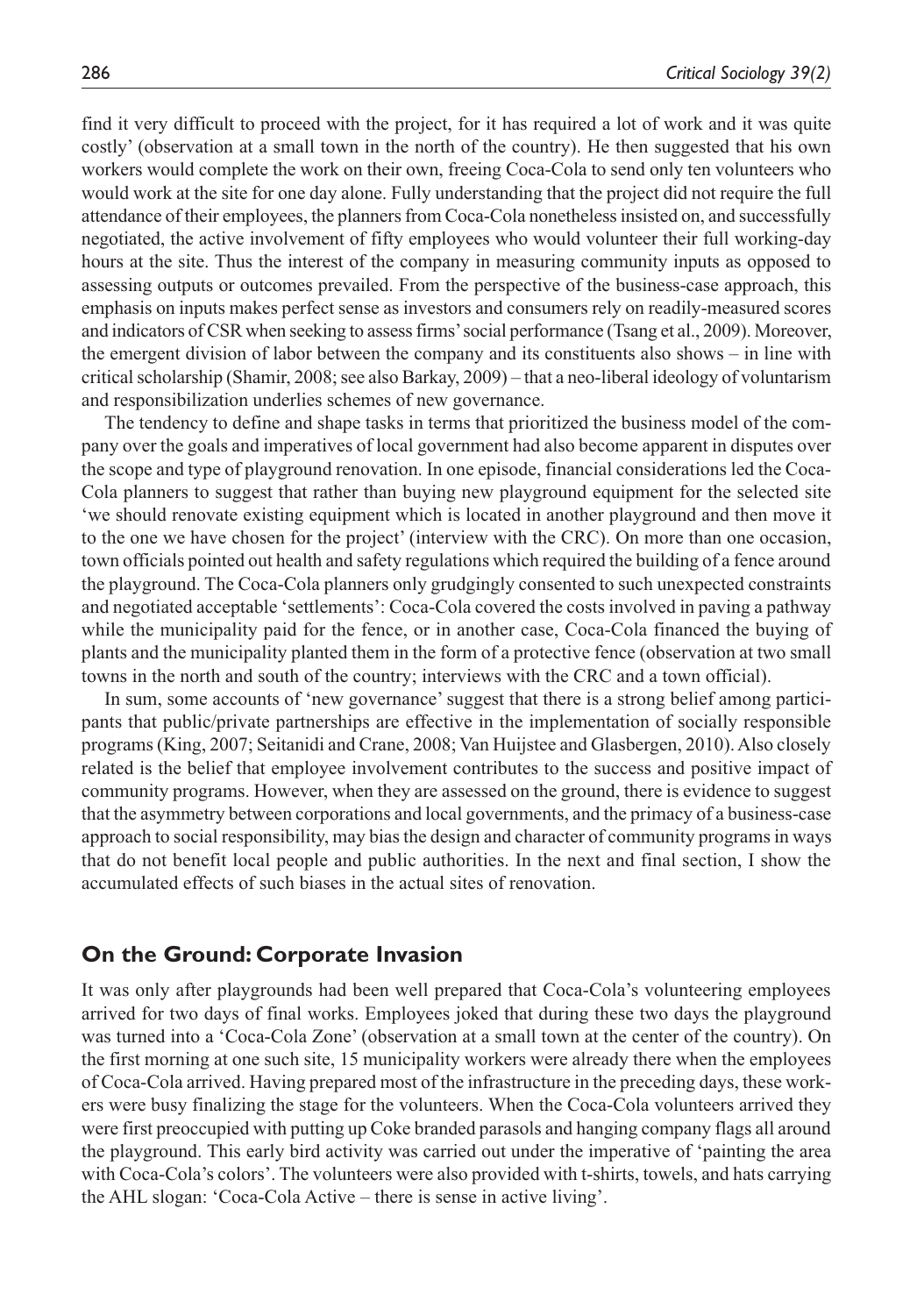Perhaps this display of corporate force was more common in small towns and at places where local government was in dire need of support. In a larger city where Coca-Cola wanted to renovate a playground, it failed to conclude negotiations with the municipality after being told that it would not be allowed to put up a permanent plaque indicating the company's contribution.

A company's mobile canteen also arrived at the site, equipped with refrigerators and freezers. Coke drinks and a range of snacks and refreshments were freely available to the volunteers throughout the hot day. At lunch-time, Coca-Cola's employees were grouped together in a shaded area of the playground. The municipality's workers sat on the curb of a nearby pavement. It was only after a senior official of the municipality pointed out that his people also worked on the site that they were invited to share lunch.

In more than one way, the community 'disappeared' in the course of the employee volunteering workdays. A few children of the neighborhood – on summer vacation and temporarily prevented from playing in the playground – also offered to help. They would have also liked to enjoy some refreshments. Having planned the renovation process as a matter of employee volunteering, the Coca-Cola people on site were unsure how to handle this unexpected encounter. A day later, upon the invitation of the Gardening Department of the municipality, the children were allowed to partake in some painting tasks.

During these two days the playground was off limits for play and leisure. However the Community Relations Coordinator asked the children who watched the works to distribute Coca-Cola fliers inviting 'the community' to a ceremony at the end of the second day. Having been transformed into a company-occupied space, the invitation aptly ran under the slogan of 'Handing the Playground Back to the Community'.

By the end of the second day, a town official took the podium, thanked the company, and congratulated the volunteering employees for their hard work. The CEO of Coca-Cola Israel, accompanied by other company executives, had also been on site. The local media were present. Also present were family members of two brothers who were killed while in the army and in whose name the playground had been commemorated. They also expressed gratitude. The unexpected attention on the family somewhat altered the original intention, as the community was symbolically reduced to a single family.7 The ceremony ended with the unfolding of a plaque bearing Coca-Cola's brand colors, the AHL logo, and an inscription indicating that the garden was 'renovated with love by Coca-Cola employees'.

The town official in charge of the project voiced his opinion that it would have been appropriate to mention the municipality's workers as well. Executives of Coca-Cola who stood nearby did not respond. On several counts, the 'community' was neither seen nor heard. Yet the community eventually reappeared, and when it did, it appeared in the form of Coca-Cola's consumers. After the formal ceremony, a garden party offered the local residents unlimited access to pre-installed fountain dispensers which provided a variety of the company's drinks free of charge.

Yet the community reappeared as a body of consumers in still a stronger sense. Threatened by the prospect of a consumer boycott, one particular Active Playgrounds project assumed a distinctly different character than the others. The context was the concerns of Coca-Cola about widespread allegations that it discriminated against (minority) Arab retailers who served Arab localities by selling them products for prices higher than charged in the (majority) Jewish sector. Threats of boycott had been made and even already implemented in several localities. The allegations were vigorously denied by the company. One executive suggested that the boycott against Coca-Cola in Israel merely exploited the vulnerability of the company's highly visible global brand and served as a means for highlighting discrimination against Arabs in general (on site interview with an executive from the sales department).

When an Arab employee of Coca-Cola approached senior management with the idea of renovating a playground in his hometown, the response had thus been enthusiastic. A sales executive expressed the opinion that the project was 'perfectly timed' because it would have 'a direct effect on our sales to the Arab sector' (conversation with an executive). Budgetary constraints were removed, with Coca-Cola committing to a budget roughly five times larger than those designated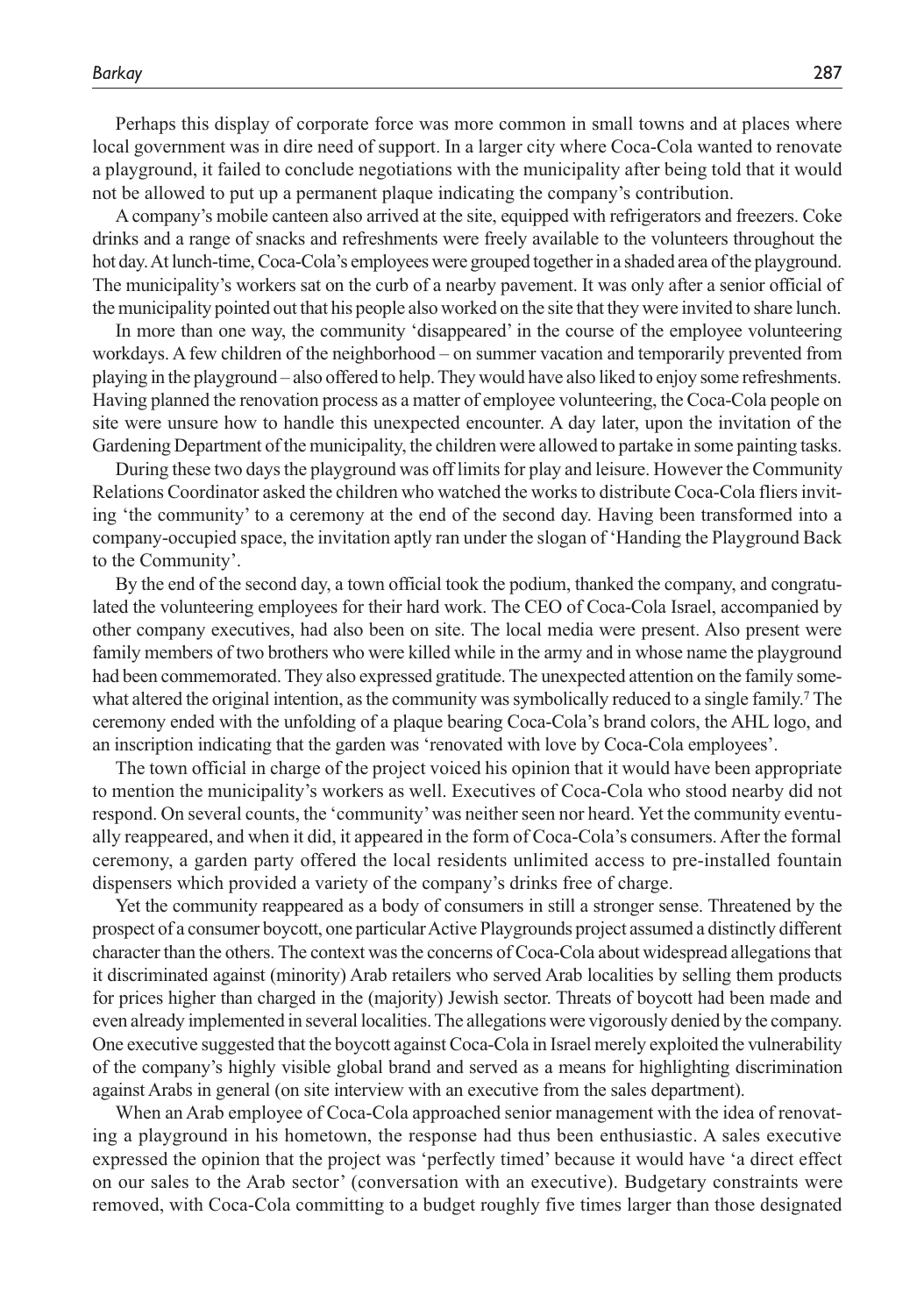for other places. Unlike other renovation projects, this one involved the construction of a whole new playground. The Coca-Cola employee who initiated the project also mobilized his neighbors. Local residents contributed money and volunteered for several weeks of infrastructural work in anticipation of Coca-Cola's two employee volunteering days (observation; interview with the employee who initiated the project).

This had been a project undertaken under the threat of consumer boycott. The importance of the community resided precisely in the fact that, at least from the point of view of Coca-Cola, it represented the consumer power of an ethnic minority with grudges against the company. It was the identity of the community as a group of socially designated consumers that activated and fuelled this 'irregular' project of community involvement. The CEO of Coca-Cola spoke at the concluding ceremony that took place at that locality. He stressed the importance of maintaining good relations with the Arab minority and self-congratulated Coca-Cola in Israel for its fair proportion of Arab employees. Weeks later – while preparing employees at the company's headquarters for a day of volunteering – the Community Relations Coordinator portrayed the Arab project as 'a most genuine model of cooperation and community involvement' (observation at an Arab town).

#### **Discussion**

The main finding of the article is that regardless of rhetoric, Coca-Cola's community involvement in Israel is shaped by the corporation's strategic objectives to an extent that overwhelms stakeholders' needs (i.e. 'the community'). The voice of the 'community', typically represented by local government officials with whom Coca-Cola negotiates, is hardly heard. The company also does not assess the potential impact of its projects on the client community. The company's focus is on its input, by and large in the form of employee volunteering. Framed as a strategic element in the corporation's overall business practices, 'community involvement' becomes a means for serving the firm's commercial interests.

The first section of the article described the evolution of a particular community program and showed how corporate reputational interests overruled a consideration of community needs. This finding is consistent with critical theoretical approaches to CSR that note how the ascendance of 'a business case for social responsibility' marks a shift of focus away from actual community needs towards concerns with the added value of community programs to the reputation of the firm (Banerjee, 2008; Hamann and Kapelus, 2004; Shamir, 2004). In fact, the findings illustrate that the planning and execution of community programs do not only follow the dictates of a business-case approach but also construct it from bottom up. Thus, such community programs may later be picked up by scholars as 'evidence' of the viability and merit of the business-case approach to social responsibility.

However the findings go beyond extant critical approaches that focus on the connection between the business-case approach to CSR and capitalist reproduction. The second section of the article found that community programs relied on contemporary notions about the merit of 'governance', namely, the active participation of multiple actors in the provision of social goods to citizens. Indeed, many scholars theorize 'new-governance' as a model form of greater transparency and enhanced democratic participation in the execution of public policies (Braithwaite, 2008; Lobel, 2004). Still, the findings of this article indicate substantive asymmetries among the various participants in the project. Specifically, the findings indicate that Coca-Cola had been the decisive participant while the 'community', typically represented by local authorities, played a minor and secondary role. The theoretical importance of such findings is that they indicate a potential link between the discourse of governance and the transformative capacities of capitalism. To wit, frameworks of governance obscure the asymmetry of power relations between corporations and local authorities, community groups, and non-governmental organizations. Moreover, the framework of governance may in fact allow commercial actors to use their financial leverage in ways that allow them to expand their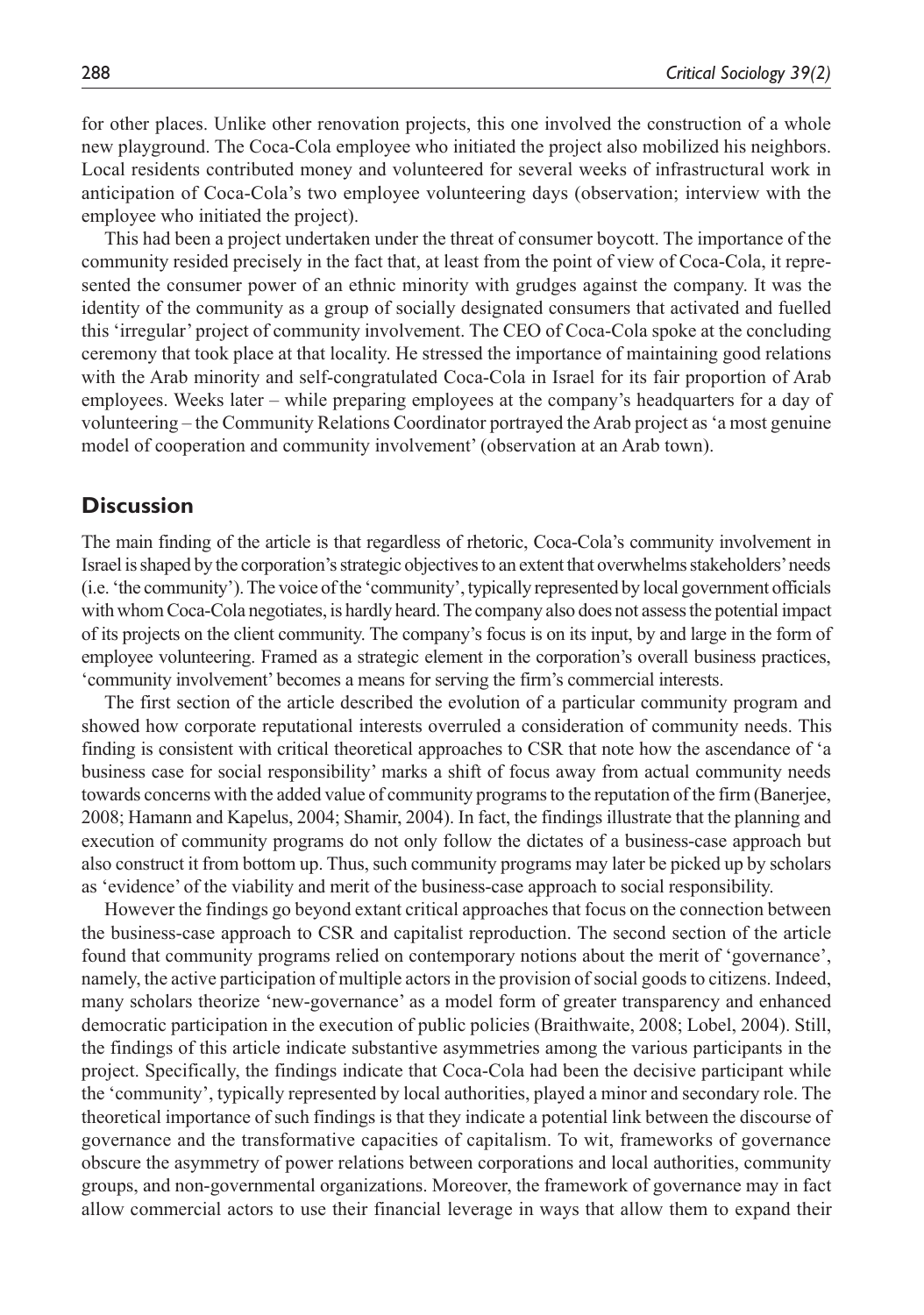authority beyond the economy and to become major players in the shaping of public policies (Jessop, 1998; Lipschutz and Rowe, 2005; Shamir, 2010; Swyngedouw, 2005).

### **Conclusion**

Community involvement programs occupy centre-stage in the portfolio of many corporations who display and report upon their socially responsible performance. Typically, such programs tend to be portrayed as an element of companies' schemes of self-regulation and risk management. Accordingly, many companies – aided by relevant consultancies and largely guided by the 'businesscase' approach – have developed standard indicators that measure the scope and impact of corporate community involvement performance. Among such indicators, employee volunteering in general and the number of working hours invested in community programs in particular (i.e. company input) have become particularly important. Yet only a handful of studies to date have been concerned with the logic of design and practical deployment of corporate community involvement programs and, specifically, with the 'output' of such programs.

Responding to critical theoretical approaches, which hold that such indicators may not adequately capture realities on the ground, this article offered an in-depth ethnographic account of a specific community program. The overall conclusion of the study is that community programs are shaped in ways that retain an unequal balance of authority between corporations and stakeholders and that they tend to reflect commercial concerns rather than substantive attention to community needs. Ultimately, community involvement programs should be perceived as an element in an overall matrix of CSR that tends to reproduce corporate power rather than attenuate it and bring it close to social and public concerns. However, more case studies and comparative analyses are needed in order to further sustain the empirical findings of this article and their theoretical implications.

#### **Acknowledgements**

The author is indebted to Ronen Shamir for his insightful comments. Thanks also go to the anonymous reviewers and editor of *Critical Sociology* for helping to improve this article.

#### **Appendix**

| Data source                  | Type of situation                                   | Dates                                    |
|------------------------------|-----------------------------------------------------|------------------------------------------|
| Day trips<br>to locations    | Two company-sponsored refuges for battered<br>women | 21.04.05                                 |
| where                        | Small town in the north of the country              | 18.05.05; 26.06.05; 15-16.08.05; 11.1.06 |
| community                    | Small town                                          | 17.07.05; 22.06.06                       |
| programs<br>were<br>deployed | Arab town                                           | 19-20.09.05                              |
|                              | Suburb near Tel Aviv-Jaffa                          | 24.05.06                                 |
| Managerial<br>meetings       | Regional Managers' meetings                         | 10.5.05; 9.06.05                         |
|                              | Human Resources departmental meeting                | 31.05.05                                 |
|                              | Involvement team meeting                            | 2.08.05                                  |
| Events and                   | Sales division annual gathering                     | 16.06.05                                 |
| informal<br>gatherings       | Regional launch parties of AHL strategy             | 3.07.05; 17.07.05                        |
|                              | <b>Employee trainings</b>                           | 24.05.05; 30.05.05; 11.08.05; 15.02.06   |
|                              | Human Resources events for employees' families      | 26.07.05: 4.08.05                        |

#### **Table 1.** On-site observations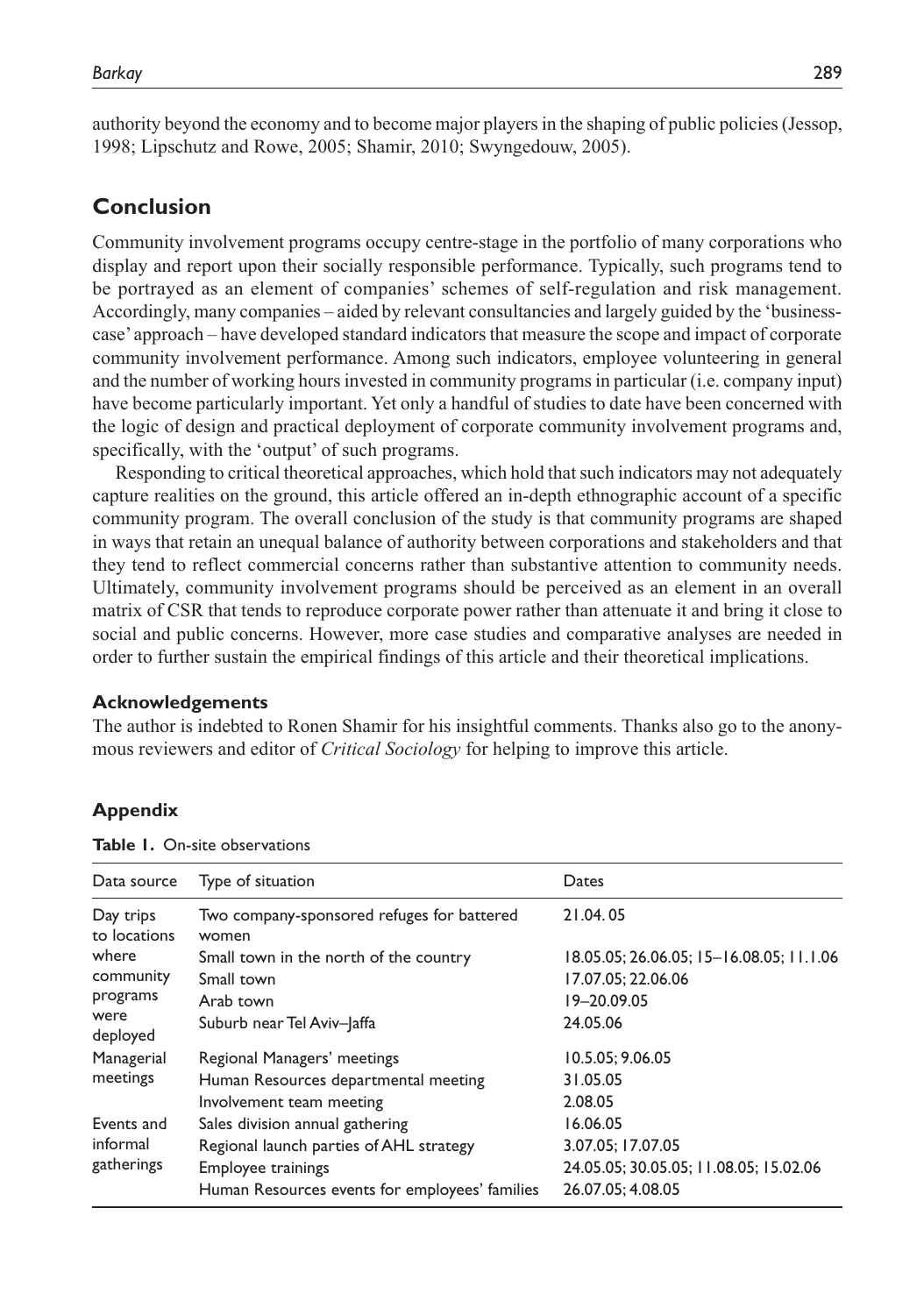| Type of respondents                | Location                         | Dates                    |
|------------------------------------|----------------------------------|--------------------------|
| Production employees               | Employee trainings               | 24.05.05: 30.05.05       |
| Sales representatives              | Sales division annual gatherings | 16.06.05                 |
| Volunteering employees & residents | Volunteering days                | 15-16.08.05; 19-20.09.05 |

#### **Table 2.** On-site informal talks

#### **Table 3.** Interviews

| Type of interviewee                             | Location/situation         | Dates                                                                                                        |
|-------------------------------------------------|----------------------------|--------------------------------------------------------------------------------------------------------------|
| <b>CEO</b>                                      | Headquarter offices        | 30.05.05; 3.07.05; 31.07.05; 11.09.05                                                                        |
| Marketing and Sales<br>executives               | Company offices            | 10.05.04; 12.04.05; 17.07.05; 10.05.06                                                                       |
| Human Resources VP.<br>directors & managers     | Company offices            | 22.11.04; 5.05.05; 4.07.05; 26.07.05; 29.06.05; 28.07.05                                                     |
| CTO                                             | Company offices            | 5.05.05                                                                                                      |
| Distribution drivers                            | Joining a full working day | 7.08.05                                                                                                      |
| Union leaders                                   | Company's plant            | 9.08.05                                                                                                      |
| Service technician                              | Employee's home-town       | 9.01.06                                                                                                      |
| <b>Community Relations</b><br>Coordinator (CRC) | During field missions      | 21.04.05; 10.05.05; 18.05.05; 26.06.05; 17.07.05;<br>20.09.05                                                |
|                                                 | Company Offices            | 10.11.04; 5.05.05; 20.04.05; 21.04.05; 4.05.05; 17.05.05;<br>23.06.05; 27.07.05; 6.09.05; 29.11.05; 14.02.06 |

#### **Notes**

- 1. The study was conducted by the Global Reporting Initiative, the University of Hong Kong, and CSR Asia. The purpose of the Global Reporting Initiative (GRI) is to create a level playing field for corporate reporting on social performance.
- 2. Coca-Cola Israel, legally registered as The Central Bottling Company, received the exclusive franchise in 1968 (Pendergrast, 1993: 291–2). Unlike other Coke bottlers around the world, the Israeli bottler is autonomous in respect of the production and distribution of Coca-Cola products in Israel. Nevertheless, the world headquarters of the Coca-Cola Company retains primary responsibility for consumer marketing, brand promotion, and quality control in the Israeli plant.
- 3. Considerations included a suggestion to prompt the firm's regional units to develop partnerships with elementary schools around themes of active lifestyles. However, executives from the Sales Division objected on the grounds that delivery-truck drivers and forklift operators could not be expected to give lectures to school children and thus suggested the Active Playground project instead (conversation with a team member from the sales department).
- 4. The program did not require employees to volunteer unpaid working hours but only to volunteer for 'community involvement' work instead of performing their ordinary jobs. In addition, Coca-Cola estimated that it would also allocate a modest monetary sum to the playgrounds (roughly \$8000 to each).
- 5. The Community Relations Coordinator employed an NGO specializing in developing community projects to assist in tailoring the employee volunteering program and at a later stage in creating partnerships with local governments.
- 6. The Coca-Cola people also reasoned that the global policy of Coca-Cola was to avoid marketing practices of targeting toddlers (observation at a small town in the north of the country).
- 7. On the intimate connection between corporate social responsibility and national causes and issues, see Barkay, 2008.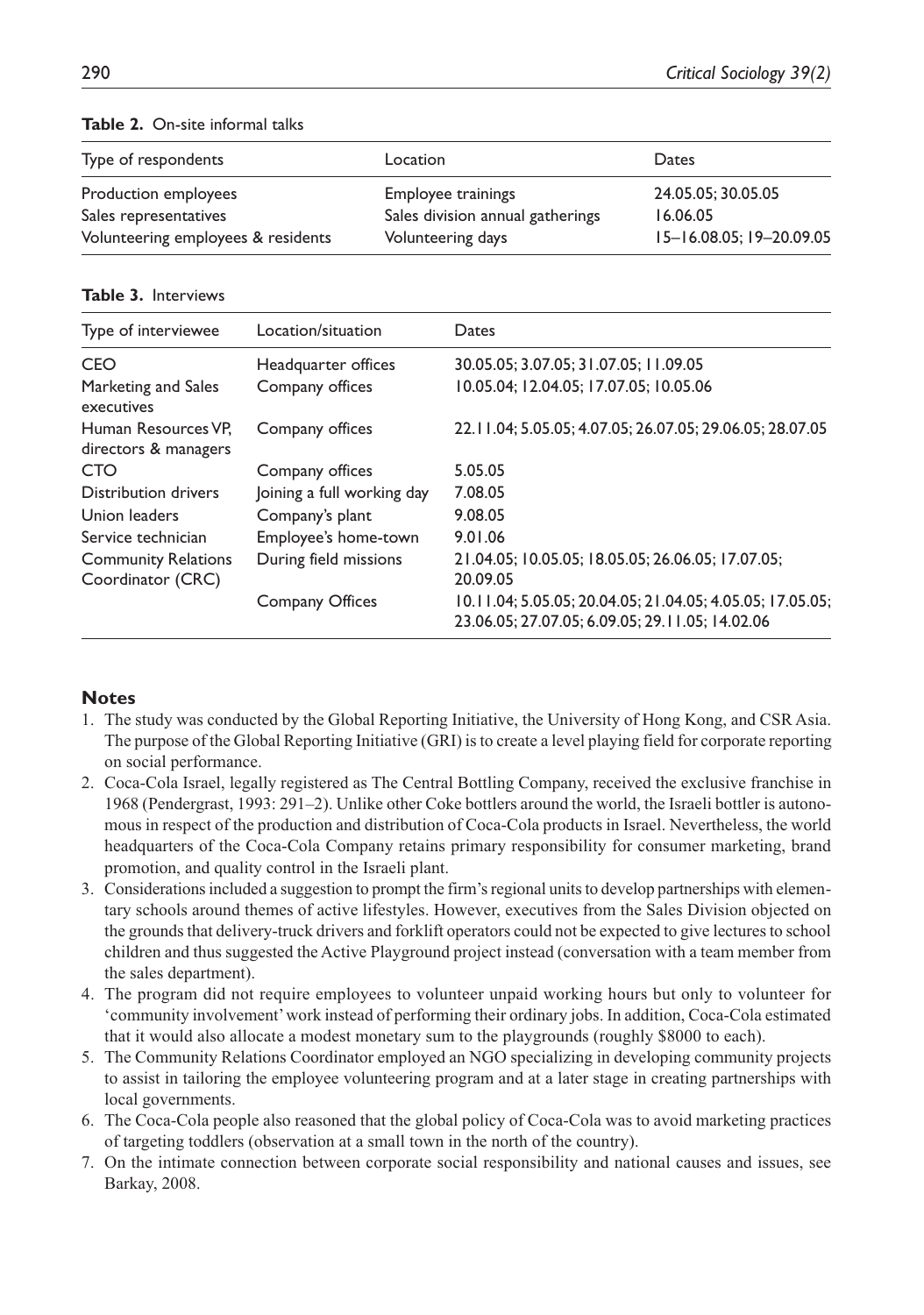#### **References**

- Austin JE (2000) *The Collaboration Challenge: How Nonprofits and Businesses Succeed Through Strategic Alliances*. San Francisco, CA: Jossey-Bass.
- Banerjee SB (2008) Corporate social responsibility: The good, the bad and the ugly. *Critical Sociology* 34(1): 51–79.
- Barkay T (2008) Neoliberalism and Zionism: Corporate social responsibility and the social struggle on Israeliness. *Theory and Criticism* 33: 45–71 (in Hebrew).
- Barkay T (2009) Regulation and voluntarism: A case study of governance in the making. *Regulation & Governance* 3(4): 360–375.
- Bartley T (2007) Institutional emergence in an era of globalization: The rise of transnational private regulation of labor and environmental conditions. *American Journal of Sociology* 113(2): 297–351.
- Bingham LB, Nabatchi T, and O'Leary R (2005) The new governance: Practices and processes for stakeholder and citizen participation in the work of government. *Public Administration Review* 65(5): 547–558.
- Boltanski L and Chiapello E (2005) The new spirit of capitalism. *International Journal of Politics, Culture and Society* 18(3–4): 161–188.
- Bond P (2008) Social movements and corporate social responsibility in South Africa. *Development and Change* 39(6): 1037–1052.
- Braithwaite J (2008) *Regulatory Capitalism*. Cheltenham: Edward Elgar.
- Campbell JL (2007) Why would corporations behave in socially responsible ways? Institutional theory of corporate social responsibility. *Academy of Management Review* 32(3): 946–967.
- Carroll AB (1979) A three-dimensional conceptual model of corporate performance. *Academy of Management Review* 4(4): 497–505.
- Carroll AB and Shabana KM (2010) The business case for corporate social responsibility: A review of concepts, research and practice. *International Journal of Management Reviews* 12(1): 85–105.
- Chapple W and Moon J (2005) Corporate social responsibility (CSR) in Asia: A seven-country study of CSR website reporting. *Business and Society* 44(4): 415–441.
- Charities Aid Foundation (CAF) (2006) An evaluation of corporate community investment in the UK: Current developments, future challenges. West Malling: CAF. Available (consulted July 23, 2011) at: http://www.cafonline.org/pdf/CCI%20research%20report.pdf
- Christian Aid (2004) Behind the mask: The real face of corporate social responsibility. Available (consulted July 23, 2011) at: http://www.st-andrews.ac.uk/~csearweb/aptopractice/Behind-the-mask.pdf
- Coca-Cola (2011) Physical activity. Available (consulted July 23, 2011) at: http://www.thecoca-colacompany. com/citizenship/move.html
- Crane A and Livesey S (2003) Are you talking to me? Stakeholder communication and the risks and rewards of dialogue. In: Andriof J, Waddock SA, Rahman S, Husted B (eds) *Unfolding Stakeholder Thinking Vol II: Relationships, Communication, Reporting and Performance*. Sheffield: Greenleaf, 39–52.
- Crane AD, Matten D, and Moon J (2008) The emergence of corporate citizenship: Historical development and alternative perspectives. In: Scherer AG, Palazzo G (eds) *Handbook of Research on Global Corporate Citizenship*. Cheltenham: Edward Elgar, 25–49.
- Cutler AC, Haufler V, and Porter T (eds) (1999) *Private Authority and International Affairs*. Albany, NY: State University of New York Press.
- DeWinter R (2001) The anti-sweatshop movement: Constructing corporate moral agency in the global apparel industry. *Ethics and International Affairs* 15(2): 99–115.
- Fombrun CJ, Gardberg AN, and Barnett ML (2000) Opportunity platforms and safety nets: Corporate citizenship and reputational risk. *Business and Society Review* 105(1): 85–106.
- Global Reporting Initiative, The University of Hong Kong and CSR Asia (2008) Reporting on community impact. Available (consulted July 23, 2011) at: http://www.globalreporting.org/NR/rdonlyres/6D00BC14- 2035-42AB-AB6A-5102F1FF8961/0/CIReportfinalnew.pdf
- Godfrey PC, Merrill CB, and Hansen JM (2009) The relationship between corporate social responsibility and shareholder value: An empirical test of the risk management hypothesis. *Strategic Management Journal* 30(4): 425–445.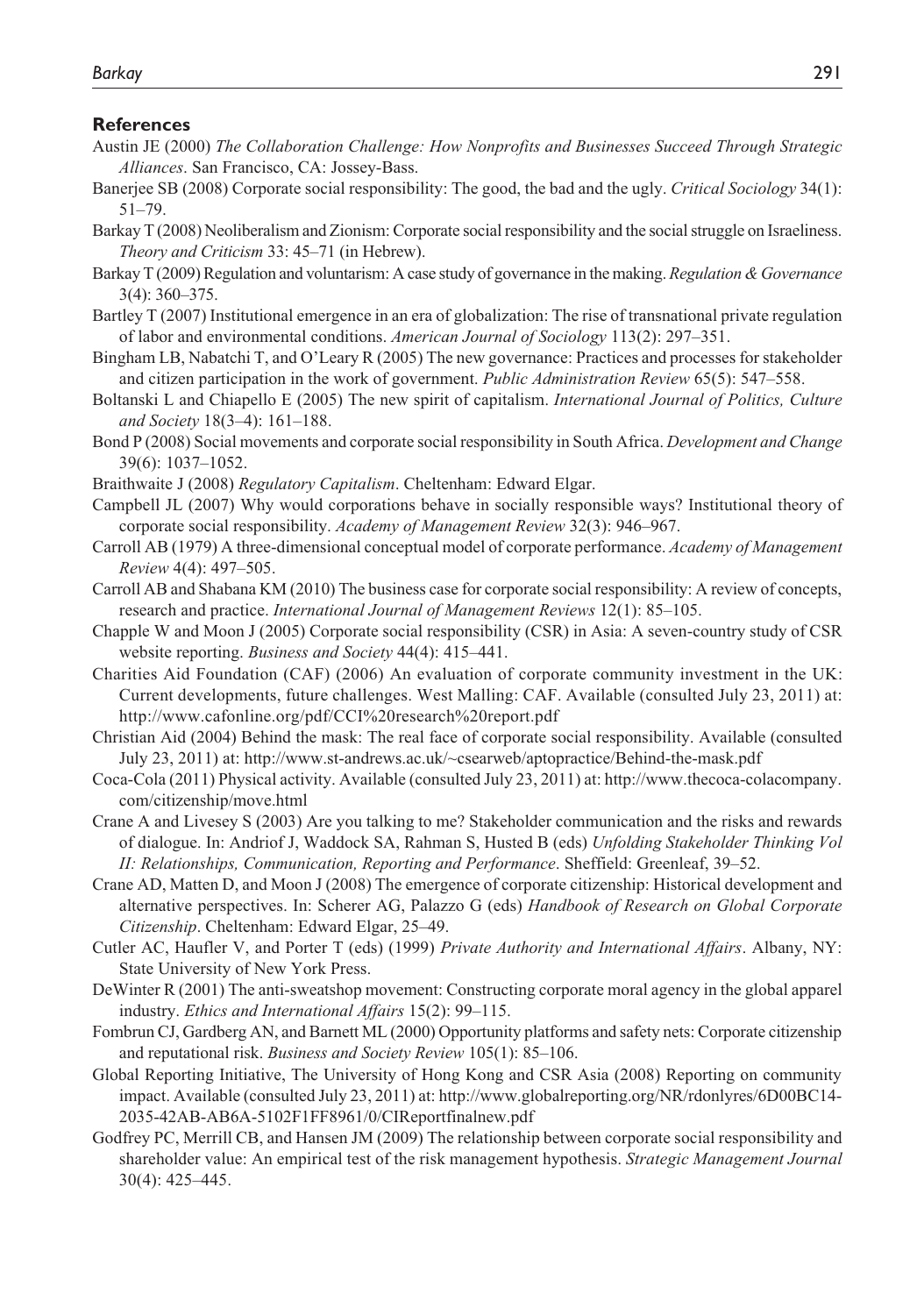- Hamann R and Kapelus P (2004) Corporate social responsibility in mining in Southern Africa: Fair accountability or just greenwash? *Development* 47(3): 85–92.
- Herrick C (2009) Shifting blame/selling health: Corporate social responsibility in the age of obesity. *Sociology of Health & Illness* 31(1): 51–65.
- Husted BW (2003) Governance choices for corporate social responsibility: To contribute, collaborate or internalise? *Long Range Planning* 36(5): 481–498.
- Idemudia U (2009) Assessing corporate–community involvement strategies in the Nigerian oil industry: An empirical analysis. *Resources Policy* 34(3): 133–141.
- Jacoby SM (1997) *Modern Manors: Welfare Capitalism since the New Deal*. Princeton, NJ: Princeton University Press.
- Jamali D (2008) A stakeholder approach to corporate social responsibility: A fresh perspective into theory and practice. *Journal of Business Ethics* 82(1): 213–231.
- Jessop B (1998) The rise of governance and the risks of failure: The case of economic development. *International Social Science Journal* 50(155): 29–45.
- Jonker J and Foster D (2002) Stakeholder excellence: Framing the evolution and complexity of a stakeholder perspective of the firm. *Corporate Social Responsibility and Environmental Management* 9(4): 187–195.
- Kapelus P (2002) Mining, corporate responsibility and the 'community': The case of Rio Tinto, Richards Bay minerals and the Mbonambi. *Journal of Business Ethics* 39(3): 275–296.
- King A (2007) Cooperation between corporations and environmental groups: A transaction cost perspective. *Academy of Management Review* 32(3): 889–900.
- Kytle B and Ruggie JG (2005) Corporate social responsibility as risk management: A model for multinationals. Working Paper No. 10. Cambridge, MA: John F. Kennedy School of Government, Harvard University, Corporate Social Responsibility Initiative.
- Lemke T (2001) The birth of 'bio-politics': Michel Foucault's lecture at the Collège de France on neo-liberal governmentality. *Economy and Society* 30(2): 190–207.
- Lipschutz R and Rowe J (2005) *Globalization, Governmentality and Global Politics; Regulation for the Rest of Us?* London and New York, NY: Routledge.
- Lobel O (2004) The renew deal: The fall of regulation and the rise of governance in contemporary legal thought. *Minnesota Law Review* 89(2): 342–470.
- Margolis JD and Walsh JP (2001) *People and Profits? The Search for a Link between a Company's Social and Financial Performance*. Mahwah, NJ: Erlbaum.
- Margolis JD and Walsh JP (2003) Misery loves companies: Rethinking social initiatives by business. *Administrative Science Quarterly* 48(2): 268–305.
- Matten D and Crane A (2005) Corporate citizenship: Toward an extended theoretical conceptualization. *Academy of Management Review* 30(1): 166–179.
- Matten D, Crane A, and Chapple W (2003) Behind the mask: Revealing the true face of corporate citizenship. *Journal of Business Ethics* 45(1–2): 109–120.
- Mouffe C (2005) *On the Political*. London and New York, NY: Routledge.
- Muthuri JN (2007) Participation and accountability in corporate community involvement programmes: A research agenda. *Community Development Journal* 43(2): 177–193.
- Muthuri JN, Chapple W, and Moon J (2009) An integrated approach to implementing 'community participation' in corporate community involvement: Lessons from Magadi Soda Company. *Journal of Business Ethics* 85(2): 431–444.
- Parker C (2002) *The Open Corporation: Effective Self-Regulation and Democracy*. Cambridge: Cambridge University Press.
- Pendergrast M (1993) *For God, Country and Coca-Cola: The Unauthorized History of the Great American Soft Drink and the Company That Makes It*. New York, NY: Collier.
- Perrini F (2006) The practitioner's perspective on non-financial reporting. *California Management Review* 48(2): 73–103.
- Pierre J (2000) Introduction: Understanding governance. In: Pierre J (ed.) *Debating Governance: Authority, Steering and Democracy*. Oxford: Oxford University Press, 1–10.
- Power M (2004) *The Risk Management of Everything: Rethinking the Politics of Uncertainty*. London: DEMOS.